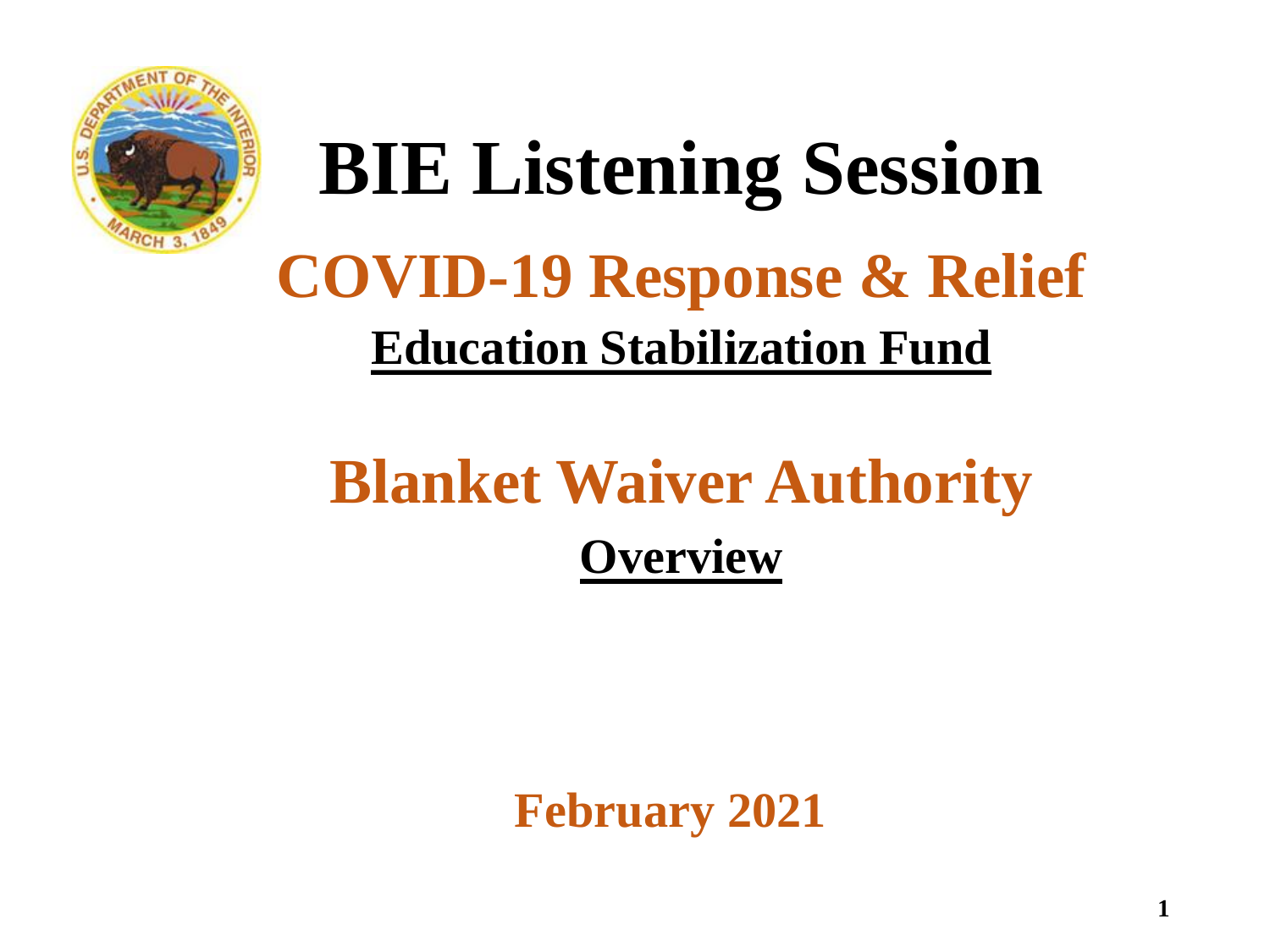

### **BIE Presenters**

- **Introduction by Tony Dearman, Director**
- **Sharon Pinto, Deputy Bureau Director**
- **Larry Palmer, Supervisory Budget Officer**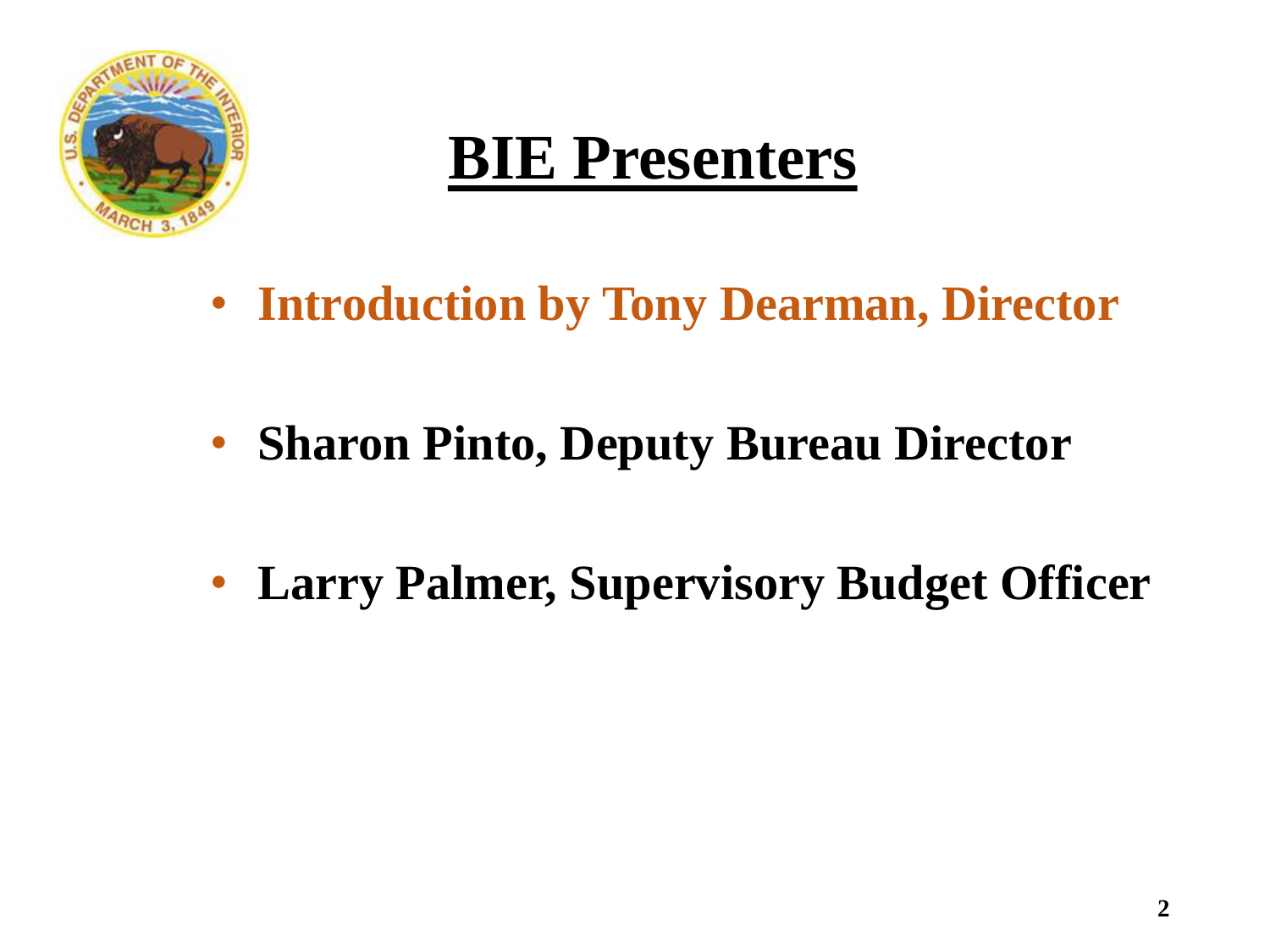

## **Statutory Authority**

**P. L. 116-260 Consolidated Appropriations Act, 2021 COVID-19 Response and Relief Supplemental Appropriations Act (CRRSA)**

**Education Stabilization Fund**

**"** *one-half of 1 percent to be allocated to the Secretary of the Interior for programs operated or funded by the BIE under the terms and conditions established for funding provided of the CARES Act P. L 116–136"*

#### **60 percent to Bureau-funded schools**

**40 percent to Tribal Colleges and Universities ED/BIE agreement allows 10% Reserve for national-level support Schools not required to submit spending plan prior to receipt of funding**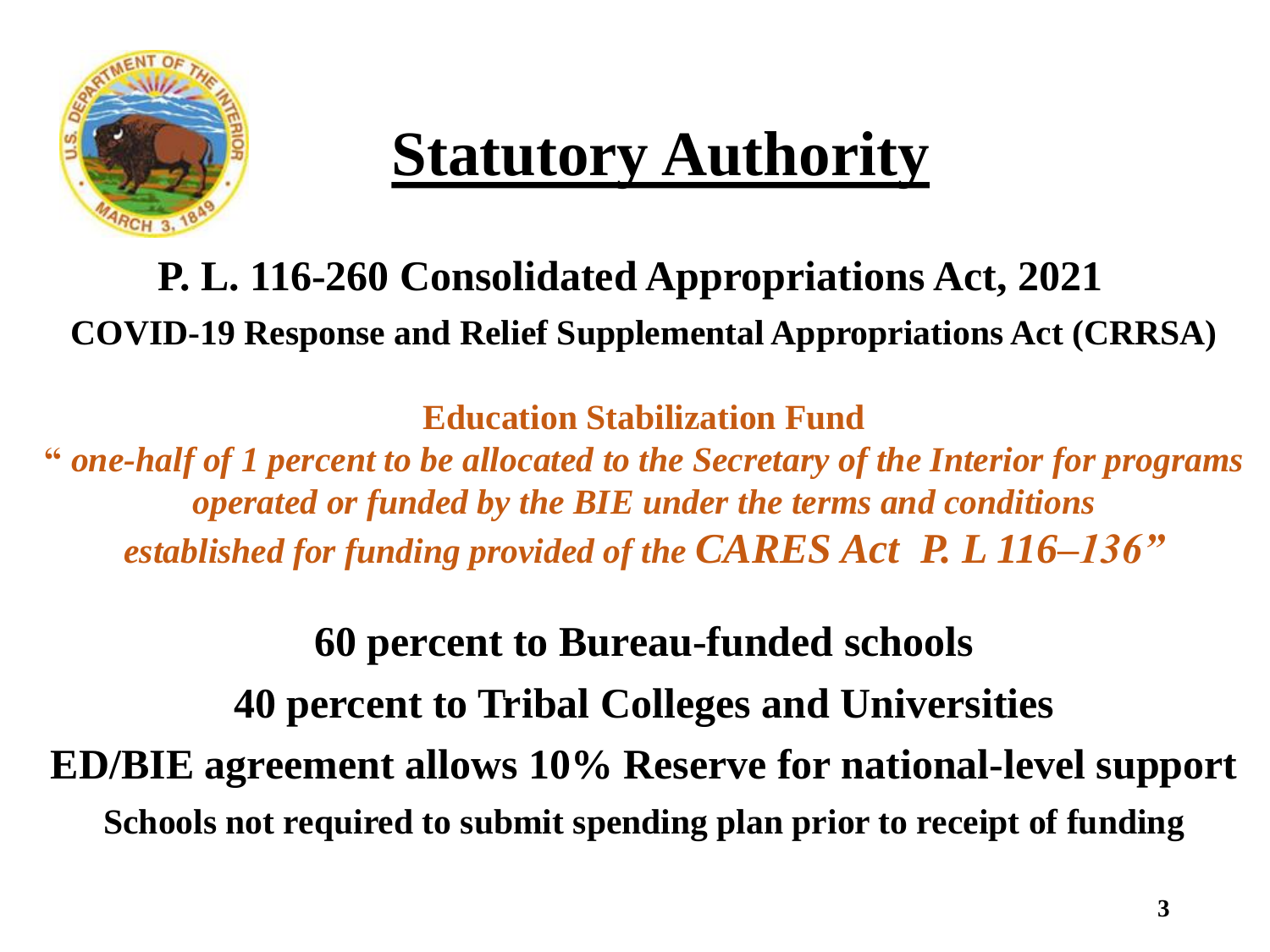

### **BIE COVID-19 Response and Relief**

## **Funding Process**

### **\$409.4m**

#### Transfer Process > Treasury

#### $>$  ED  $>$  BIA  $>$  BIE  $>$  Schools  $>$  TCUs

**Period of Funds Availability 09/30/2022**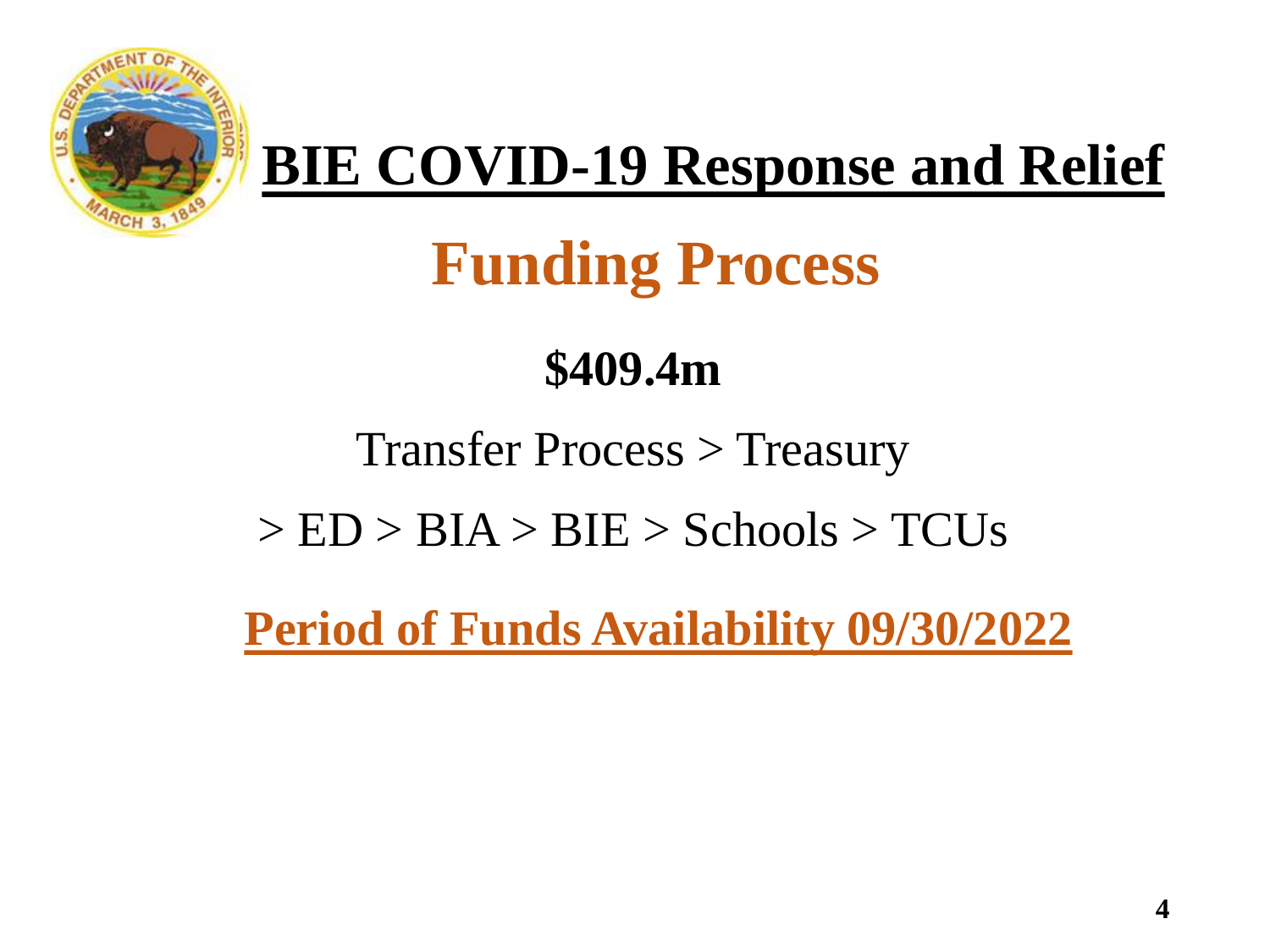

### **ED Transfer Funding**

| <b>BIE Funding Calculation</b>       |                    |
|--------------------------------------|--------------------|
| <b>Description</b>                   | <b>Methodology</b> |
| <b>ED Total ESF-II Funds</b>         | \$81,880,000,000   |
| 1 Percent                            | \$818,800,000      |
| <b>BIE Receives 1/2 of 1 Percent</b> | \$409,400,000      |
| <b>OMB</b> Apportionment             | 2/8/2021           |

#### **Holding Schools & TCUs Harmless – Methodology**

- **Pre-COVID-19 WSU data**
- **SY 19-20 certified attendance counts**
- **Protects out-year funding formulas (3-yr average)**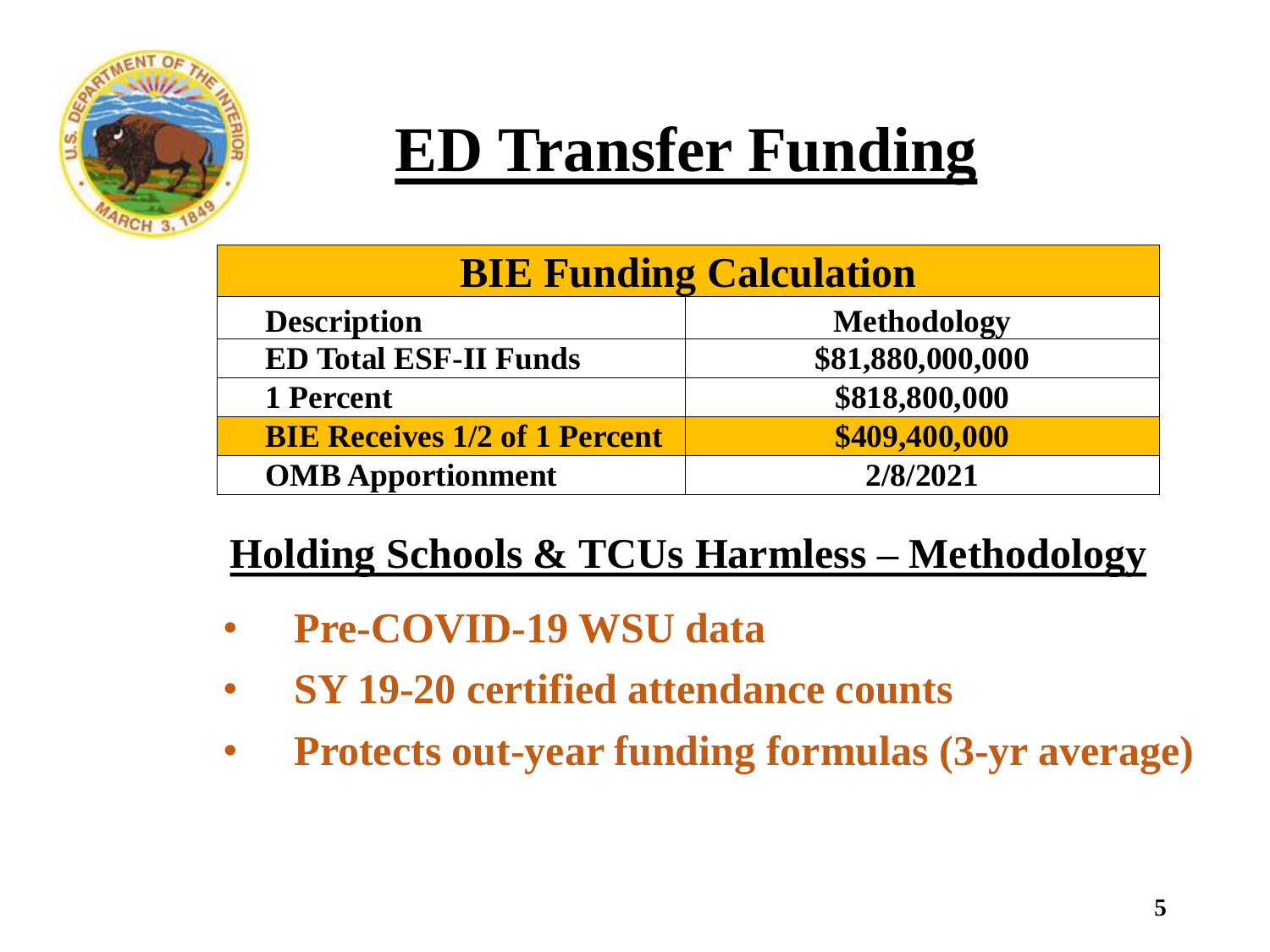

## **Distribution Methodology**

### **Process Unchanged from 2020**

- **WSU for Schools K-12**
- **TCUs - Student Counts & Base Amounts**
- **Distribute funds within five days of approval**
- **Unused reserve funds may be reallocated**
- **Hold harmless attendance benchmark**
- **Distributions posted on BIE website**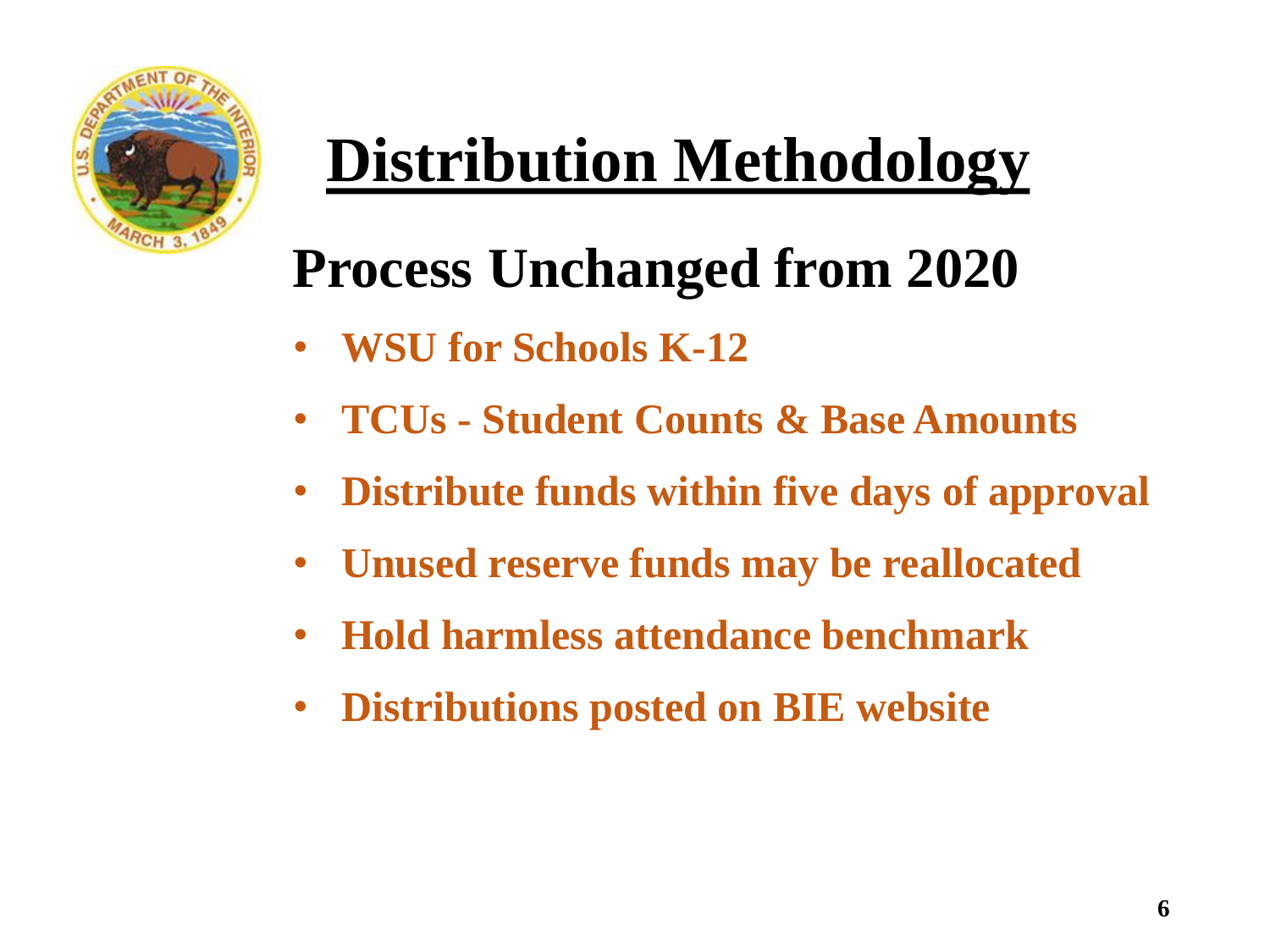

## **Use of Funds**

#### **Guidance Unchanged – Addendum to ESF-I**

- **Needs of Individual Schools**
- **Educational Technology**
- **Summer School and After-School Programs**
- **Planning and Coordinating Activities**
- **Mental Health and Behavioral Services**
- **Professional development**
- **Supplies and Sanitation**

#### **Previous National Level Use of Funds**

- **Mental Health and Trauma Training**
- **IT Services and Assessments**
- **Project and acquisition support**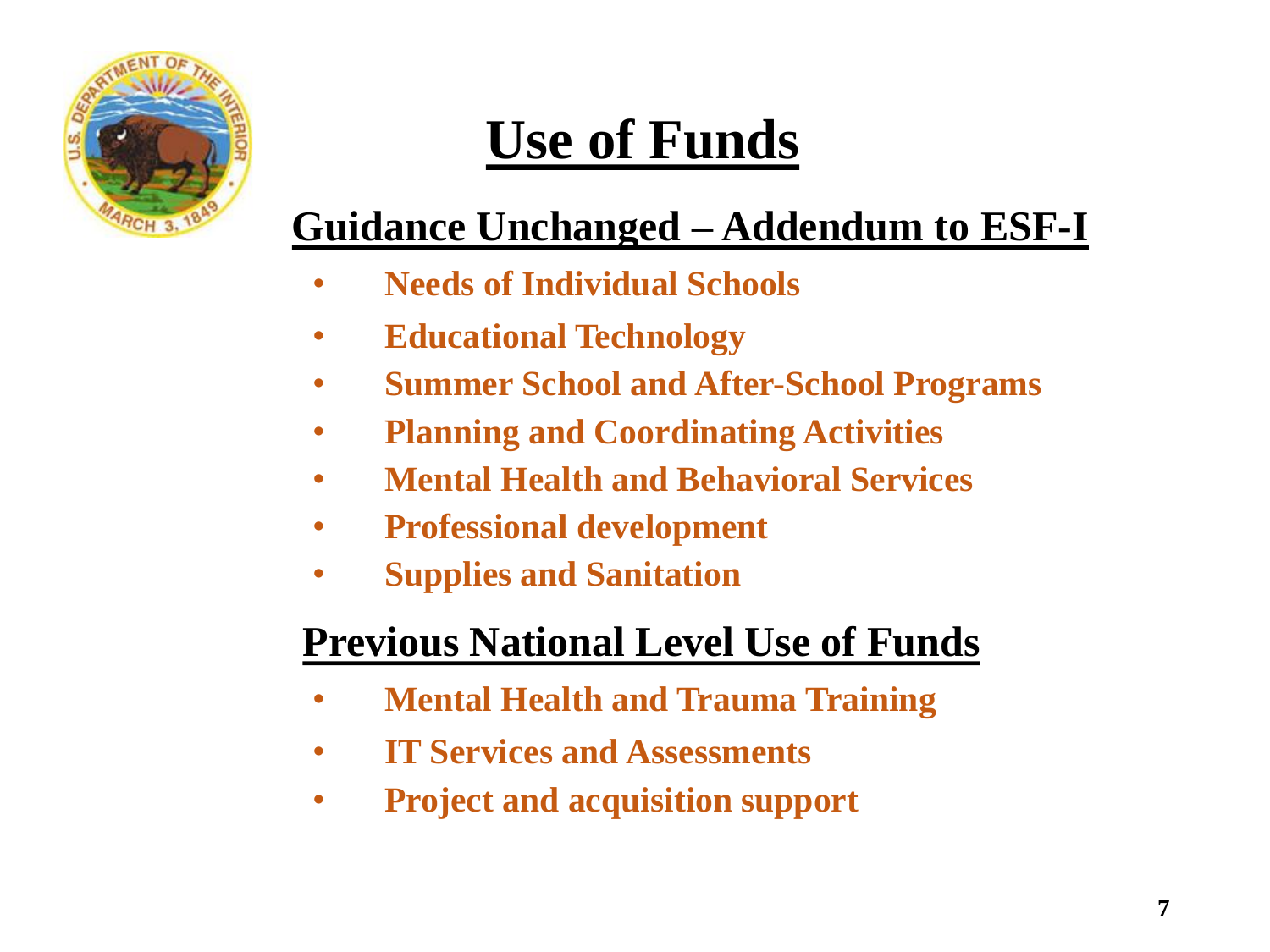

### **COVID-19 Response and Relief**

### **ESF-II Transfer - \$409.4m**



#### **Calculation on balance after BIE Reserve applied**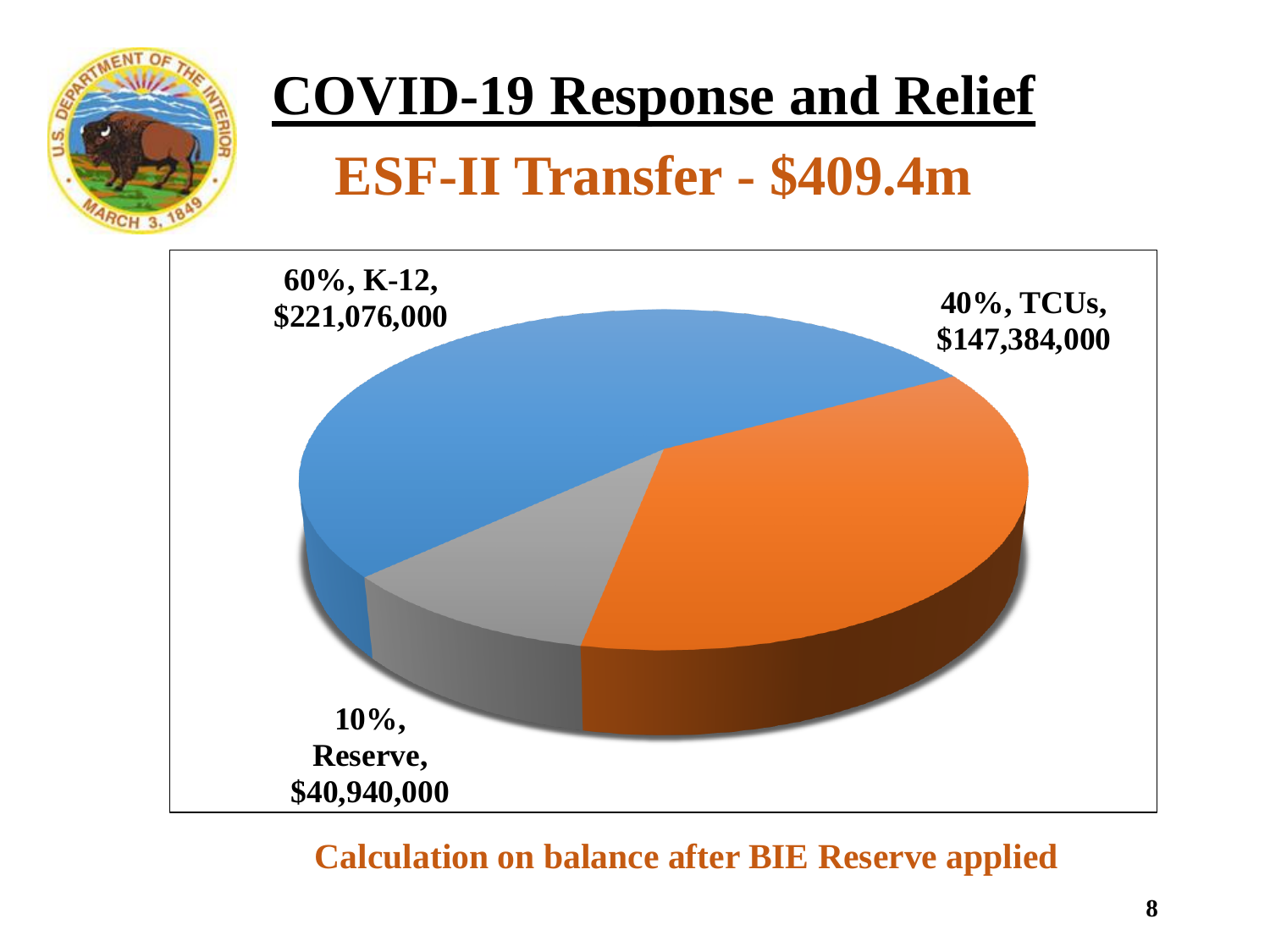

## **BIE Administrative Reserve**

### **Focus Areas**

- ✓ Mental Health Services
- ✓ Learning Management System Investments
- ✓ HVAC & Indoor Air Quality Improvements
- ✓ Emergency Management and Coordination
- ✓ Communications Outreach
- $\checkmark$  System enhancements (NASIS)
- ✓ Oversight and records support
- $\checkmark$  Other priorities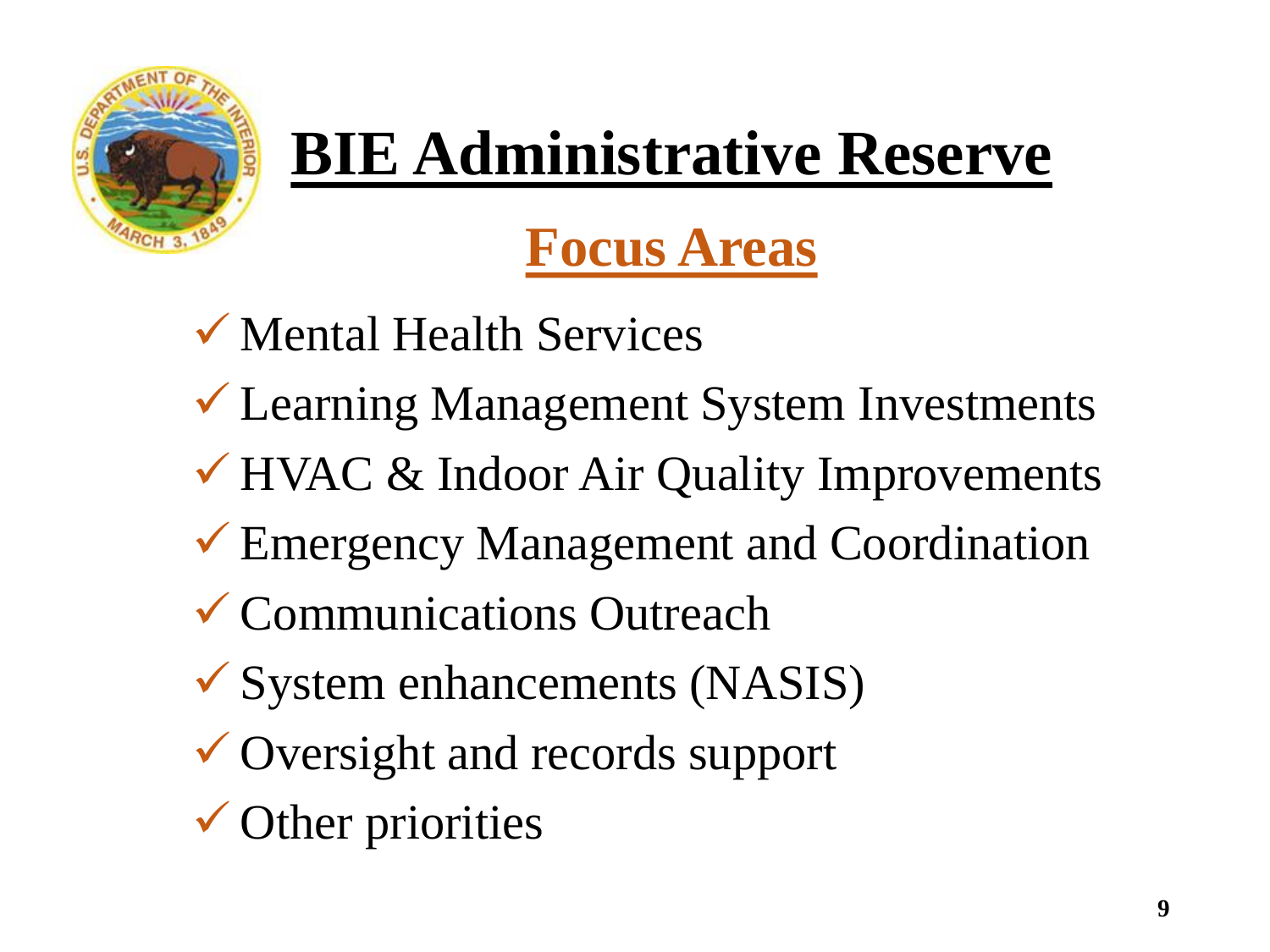

## **Blanket Waiver Authority**

### **Overview**

- The Department of the Interior issued a blanket waiver of certain 25 CFR subchapter E regulatory requirements to the extent necessary to ensure that schools receive the level of Indian School Equalization Program (ISEP) and transportation funding for school year 2021-2022 that they would have received absent COVID-19 related school facility closures;
- The blanket waiver addresses the following regulatory requirements applicable to school year 2020-2021 for all BIE schools: 25 C.F.R. §§ 39.710-.711(bus transportation), 39.702-.704 (commercial transportation), 39.216-.221(residential), 39.214 (instructional hours)
- To the extent that a BIE school has already submitted a waiver request, which includes a request to waive regulations outside of those referenced above, the Department will continue to review those requests, but will limit the review only to those additional provisions.